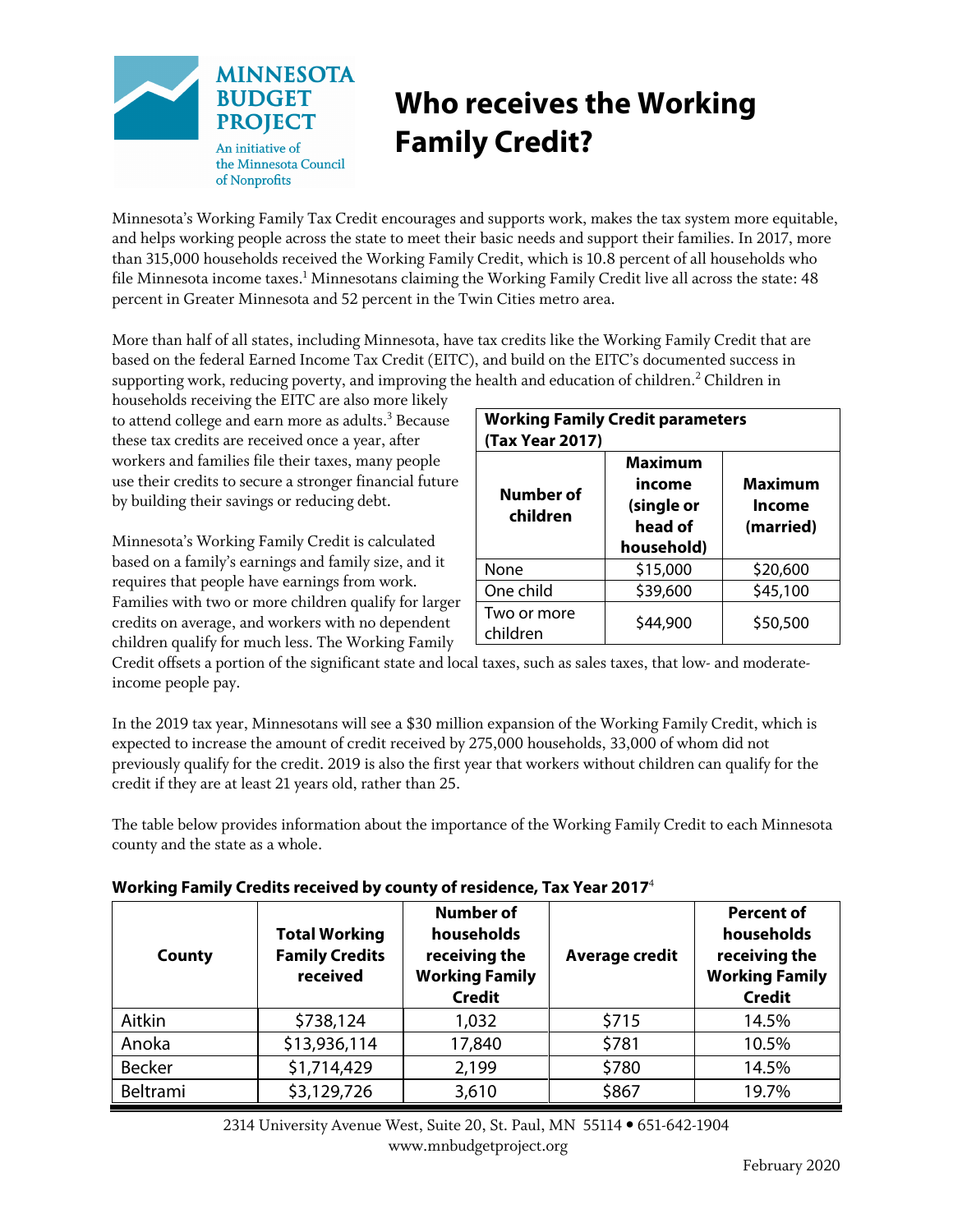|                      |                       | <b>Number of</b>      |                       | <b>Percent of</b>     |
|----------------------|-----------------------|-----------------------|-----------------------|-----------------------|
|                      | <b>Total Working</b>  | households            |                       | households            |
| <b>County</b>        | <b>Family Credits</b> | receiving the         | <b>Average credit</b> | receiving the         |
|                      | received              | <b>Working Family</b> |                       | <b>Working Family</b> |
|                      |                       | <b>Credit</b>         |                       | <b>Credit</b>         |
| Benton               | \$2,103,136           | 2,659                 | \$791                 | 13.9%                 |
| <b>Big Stone</b>     | \$232,054             | 290                   | \$800                 | 12.7%                 |
| <b>Blue Earth</b>    | \$2,625,701           | 3,846                 | \$683                 | 12.8%                 |
| Brown                | \$1,079,921           | 1,463                 | \$738                 | 11.4%                 |
| Carlton              | \$1,449,059           | 2,009                 | \$721                 | 12.8%                 |
| Carver               | \$2,087,098           | 2,886                 | \$723                 | 6.1%                  |
| Cass                 | \$1,990,559           | 2,383                 | \$835                 | 17.7%                 |
| Chippewa             | \$684,584             | 812                   | \$843                 | 13.9%                 |
| Chisago              | \$1,920,992           | 2,611                 | \$736                 | 10.0%                 |
| Clay                 | \$2,688,282           | 3,467                 | \$775                 | 13.1%                 |
| Clearwater           | \$442,174             | 587                   | \$753                 | 16.1%                 |
| Cook                 | \$222,418             | 315                   | \$706                 | 11.1%                 |
| Cottonwood           | \$620,043             | 765                   | \$811                 | 14.3%                 |
| <b>Crow Wing</b>     | \$3,406,331           | 4,379                 | \$778                 | 14.5%                 |
| Dakota               | \$14,282,618          | 18,572                | \$769                 | 8.9%                  |
| Dodge                | \$767,189             | 953                   | \$805                 | 9.7%                  |
| Douglas              | \$1,404,591           | 2,008                 | \$699                 | 10.8%                 |
| Faribault            | \$711,373             | 963                   | \$739                 | 14.6%                 |
| Fillmore             | \$909,675             | 1,178                 | \$772                 | 12.3%                 |
| Freeborn             | \$1,772,178           | 2,215                 | \$800                 | 15.5%                 |
| Goodhue              | \$1,580,888           | 2,184                 | \$724                 | 9.6%                  |
| Grant                | \$301,816             | 364                   | \$829                 | 13.0%                 |
| Hennepin             | \$49,314,886          | 63,340                | \$779                 | 10.5%                 |
| Houston              | \$633,080             | 934                   | \$678                 | 10.6%                 |
| Hubbard              | \$1,126,786           | 1,478                 | \$762                 | 16.1%                 |
| Isanti               | \$1,743,103           | 2,293                 | \$760                 | 12.3%                 |
| Itasca               | \$2,219,176           | 2,888                 | \$768                 | 14.6%                 |
| Jackson              | \$476,837             | 602                   | \$792                 | 12.3%                 |
| Kanabec              | \$899,269             | 1,112                 | \$809                 | 15.6%                 |
| Kandiyohi            | \$2,747,042           | 3,200                 | \$858                 | 15.6%                 |
| Kittson              | \$164,474             | 223                   | \$738                 | 10.8%                 |
| Koochiching          | \$636,947             | 879                   | \$725                 | 15.0%                 |
| Lac Qui Parle        | \$277,235             | 347                   | \$799                 | 11.1%                 |
| Lake                 | \$413,205             | 571                   | \$724                 | 11.4%                 |
| Lake of the<br>Woods | \$181,852             | 261                   | \$697                 | 14.3%                 |
| Le Sueur             | \$1,081,891           | 1,399                 | \$773                 | 10.1%                 |
| Lincoln              | \$229,109             | 304                   | \$754                 | 12.1%                 |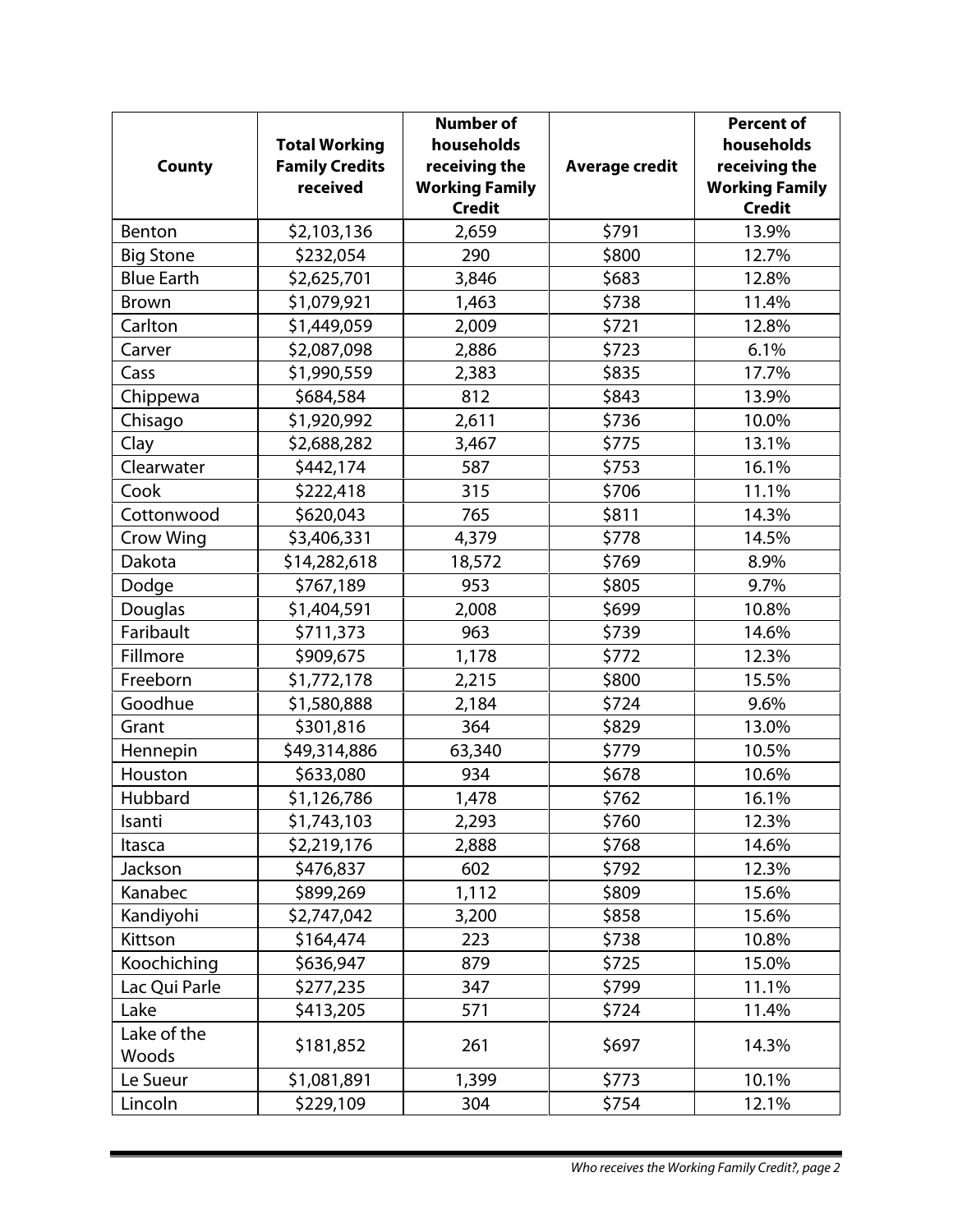|                   |                       | <b>Number of</b>      |                       | <b>Percent of</b>     |
|-------------------|-----------------------|-----------------------|-----------------------|-----------------------|
|                   | <b>Total Working</b>  | households            |                       | households            |
| <b>County</b>     | <b>Family Credits</b> | receiving the         | <b>Average credit</b> | receiving the         |
|                   | received              | <b>Working Family</b> |                       | <b>Working Family</b> |
|                   |                       | <b>Credit</b>         |                       | <b>Credit</b>         |
| Lyon              | \$1,372,846           | 1,624                 | \$845                 | 14.1%                 |
| McLeod            | \$1,545,241           | 1,983                 | \$779                 | 11.1%                 |
| Mahnomen          | \$478,347             | 527                   | \$908                 | 25.2%                 |
| Marshall          | \$372,897             | 490                   | \$761                 | 11.5%                 |
| Martin            | \$1,125,283           | 1,456                 | \$773                 | 14.8%                 |
| Meeker            | \$982,797             | 1,251                 | \$786                 | 11.7%                 |
| <b>Mille Lacs</b> | \$1,404,398           | 1,737                 | \$809                 | 15.0%                 |
| Morrison          | \$1,756,970           | 2,309                 | \$761                 | 14.9%                 |
| Mower             | \$2,457,033           | 2,993                 | \$821                 | 16.6%                 |
| <b>Murray</b>     | \$367,939             | 436                   | \$844                 | 10.9%                 |
| Nicollet          | \$1,390,737           | 1,930                 | \$721                 | 12.4%                 |
| <b>Nobles</b>     | \$1,195,148           | 1,462                 | \$817                 | 15.0%                 |
| Norman            | \$356,332             | 423                   | \$842                 | 14.3%                 |
| Olmsted           | \$5,908,080           | 7,577                 | \$780                 | 10.1%                 |
| <b>Otter Tail</b> | \$2,816,344           | 3,627                 | \$776                 | 13.1%                 |
| Pennington        | \$702,079             | 935                   | \$751                 | 14.0%                 |
| Pine              | \$1,504,913           | 1,926                 | \$781                 | 15.7%                 |
| Pipestone         | \$473,524             | 588                   | \$805                 | 13.8%                 |
| Polk              | \$1,491,290           | 1,900                 | \$785                 | 13.9%                 |
| Pope              | \$421,949             | 590                   | \$715                 | 10.8%                 |
| Ramsey            | \$32,742,003          | 38,436                | \$852                 | 15.0%                 |
| <b>Red Lake</b>   | \$176,980             | 225                   | \$787                 | 12.6%                 |
| Redwood           | \$842,339             | 1,011                 | \$833                 | 13.7%                 |
| Renville          | \$735,708             | 896                   | \$821                 | 12.6%                 |
| Rice              | \$2,873,143           | 3,423                 | \$839                 | 12.0%                 |
| Rock              | \$447,757             | 535                   | \$837                 | 12.6%                 |
| Roseau            | \$819,766             | 1,019                 | \$804                 | 14.1%                 |
| St. Louis         | \$7,830,929           | 11,213                | \$698                 | 12.5%                 |
| Scott             | \$4,399,214           | 5,392                 | \$816                 | 7.9%                  |
| Sherburne         | \$3,163,352           | 4,025                 | \$786                 | 9.3%                  |
| Sibley            | \$645,870             | 804                   | \$803                 | 11.1%                 |
| <b>Stearns</b>    | \$8,070,493           | 9,821                 | \$822                 | 13.7%                 |
| Steele            | \$1,909,968           | 2,354                 | \$811                 | 13.1%                 |
| <b>Stevens</b>    | \$248,269             | 380                   | \$653                 | 8.9%                  |
| Swift             | \$476,540             | 599                   | \$796                 | 13.4%                 |
| Todd              | \$1,333,652           | 1,745                 | \$764                 | 16.1%                 |
| <b>Traverse</b>   | \$134,447             | 171                   | \$786                 | 11.6%                 |
| Wabasha           | \$822,478             | 1,142                 | \$720                 | 10.8%                 |